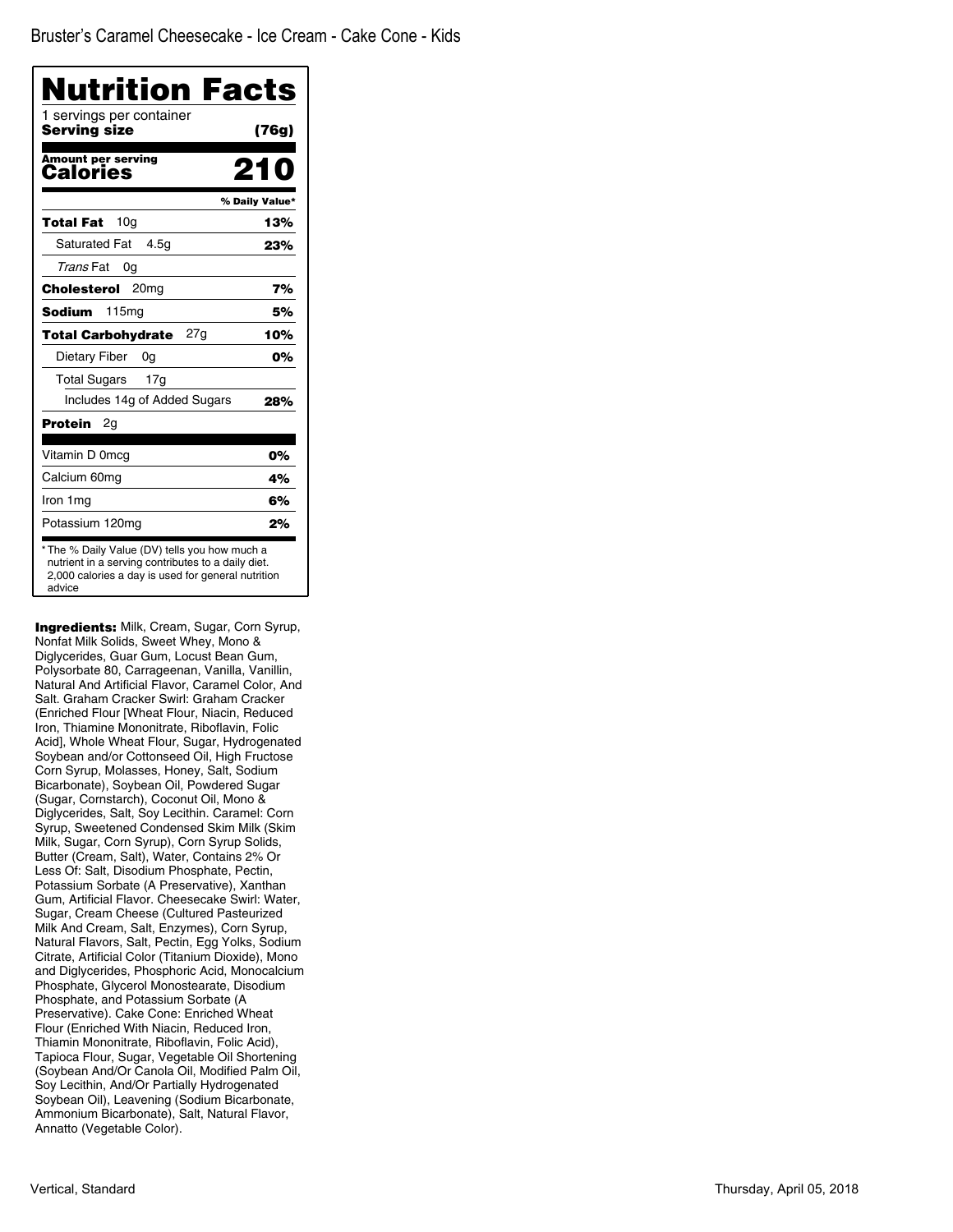| 1 servings per container<br>Serving size | (146g)         |
|------------------------------------------|----------------|
| <b>Amount per serving</b><br>Calories    | 39             |
|                                          | % Daily Value* |
| 19a<br>Total Fat                         | 24%            |
| <b>Saturated Fat</b><br>9g               | 45%            |
| Trans Fat<br>0g                          |                |
| 40 <sub>mg</sub><br>Cholesterol          | 13%            |
| Sodium<br>220mg                          | 10%            |
| 50a<br><b>Total Carbohydrate</b>         | 18%            |
| Dietary Fiber<br>0g                      | 0%             |
| Total Sugars<br>34 <sub>q</sub>          |                |
| Includes 29g of Added Sugars             | 58%            |
| Protein<br>4g                            |                |
| Vitamin D 0mcg                           | 0%             |
| Calcium 120mg                            | 10%            |
| Iron 1.4mg                               | 8%             |
| Potassium 240mg                          | 6%             |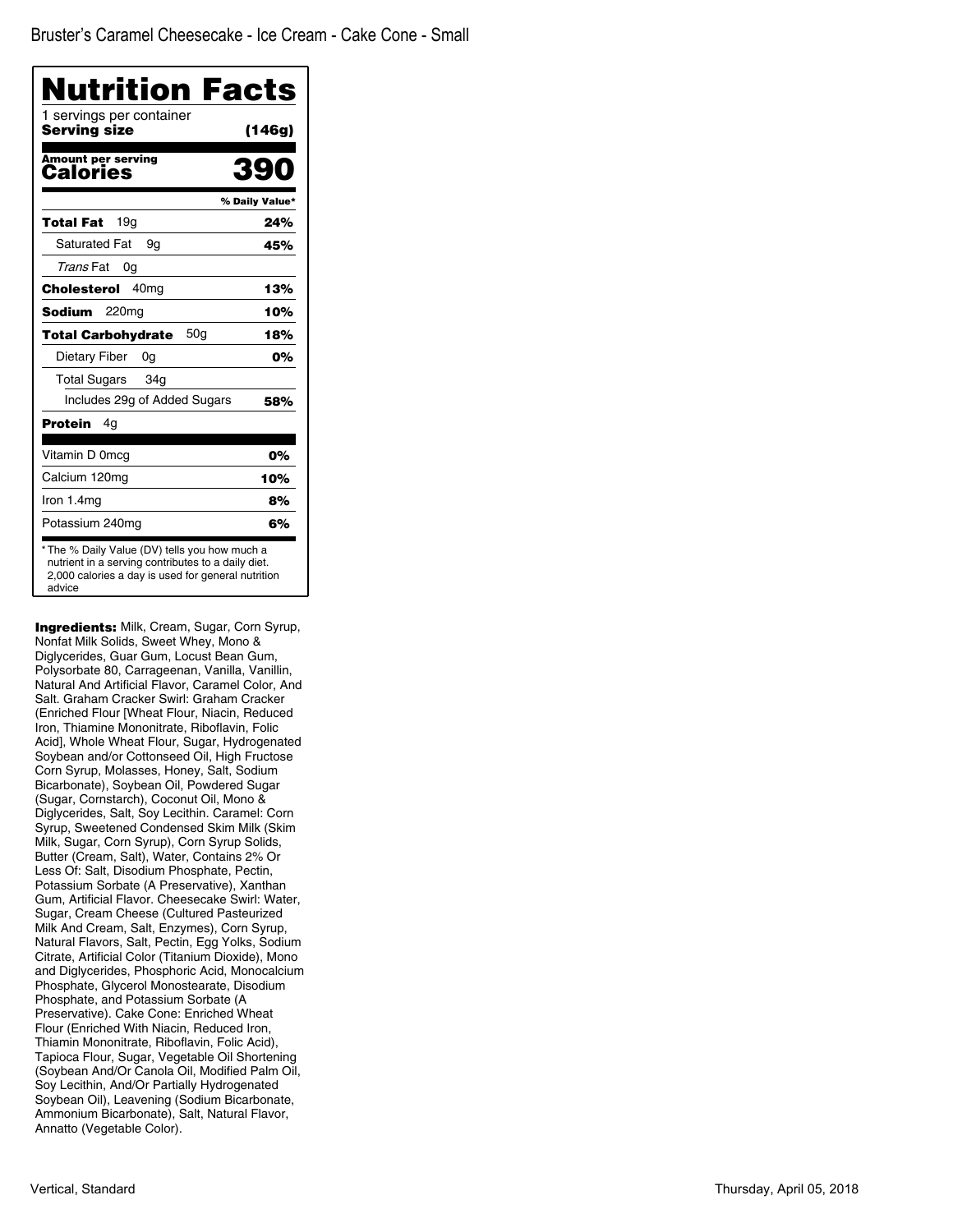| <b>Nutrition Facts</b><br>1 servings per container |                |
|----------------------------------------------------|----------------|
| Serving size                                       | (216g)         |
| <b>Amount per serving</b><br>Calories              | 570            |
|                                                    | % Daily Value* |
| 29a<br>Total Fat                                   | 37%            |
| <b>Saturated Fat</b><br>13 <sub>q</sub>            | 65%            |
| Trans Fat<br>0g                                    |                |
| Cholesterol<br>60 <sub>mg</sub>                    | 20%            |
| Sodium<br>330 <sub>mg</sub>                        | 14%            |
| 72g<br><b>Total Carbohydrate</b>                   | 26%            |
| Dietary Fiber<br>0g                                | 0%             |
| <b>Total Sugars</b><br>51g                         |                |
| Includes 43g of Added Sugars                       | 86%            |
| Protein<br>6g                                      |                |
| Vitamin D 0mcq                                     | 0%             |
| Calcium 180mg                                      | 15%            |
| Iron 2mg                                           | 10%            |
| Potassium 350mg                                    | 8%             |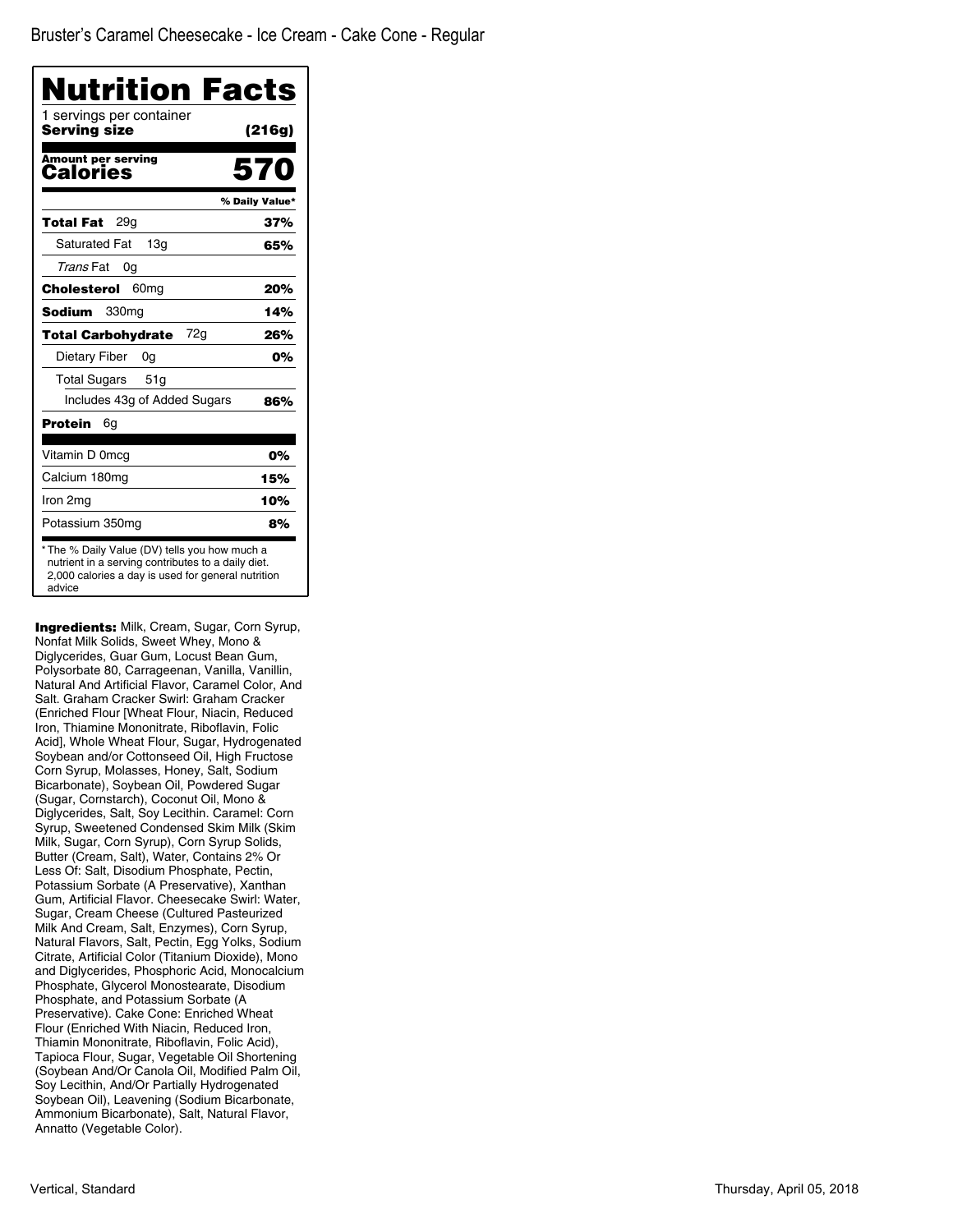| Nutrition Facts<br>1 servings per container<br>Serving size |                |
|-------------------------------------------------------------|----------------|
|                                                             | (286g)         |
| <b>Amount per serving</b><br>Calories                       | 750            |
|                                                             | % Daily Value* |
| 38g<br>Total Fat                                            | 49%            |
| <b>Saturated Fat</b><br>18g                                 | 90%            |
| Trans Fat<br>0g                                             |                |
| Cholesterol<br>80 <sub>mq</sub>                             | 27%            |
| 430mg<br>Sodium                                             | 19%            |
| 95a<br><b>Total Carbohydrate</b>                            | 35%            |
| Dietary Fiber<br>0g                                         | 0%             |
| <b>Total Sugars</b><br>69g                                  |                |
| Includes 57g of Added Sugars                                | 114%           |
| Protein<br>8g                                               |                |
| Vitamin D 0mcg                                              | 2%             |
| Calcium 230mg                                               | 20%            |
| Iron 3mg                                                    | 15%            |
| Potassium 470mg                                             | 10%            |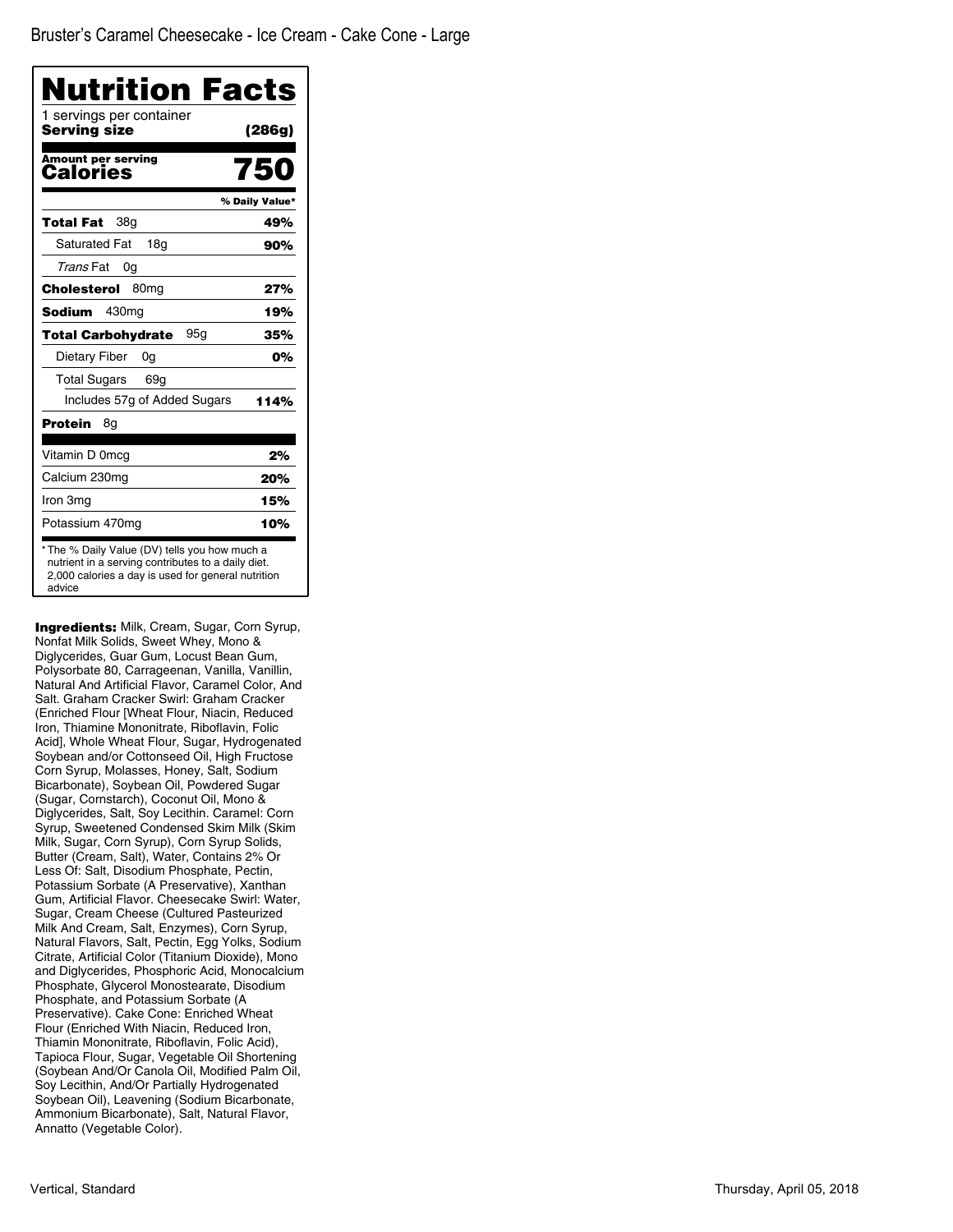| Nutrition Facts<br>1 servings per container<br>Serving size | (70g)          |
|-------------------------------------------------------------|----------------|
| <b>Amount per serving</b><br>Calories                       | 180            |
|                                                             | % Daily Value* |
| Total Fat<br>9a                                             | 12%            |
| <b>Saturated Fat</b><br>4.5q                                | 23%            |
| Trans Fat<br>0g                                             |                |
| 20 <sub>mq</sub><br>Cholesterol                             | 7%             |
| Sodium<br>105mg                                             | 5%             |
| 22a<br><b>Total Carbohydrate</b>                            | 8%             |
| Dietary Fiber<br>0g                                         | 0%             |
| <b>Total Sugars</b><br>17 <sub>g</sub>                      |                |
| Includes 14g of Added Sugars                                | 28%            |
| Protein<br>2g                                               |                |
| Vitamin D 0mcg                                              | 0%             |
| Calcium 58mg                                                | 4%             |
| Iron 0.7mg                                                  | 4%             |
| Potassium 120mg                                             | 2%             |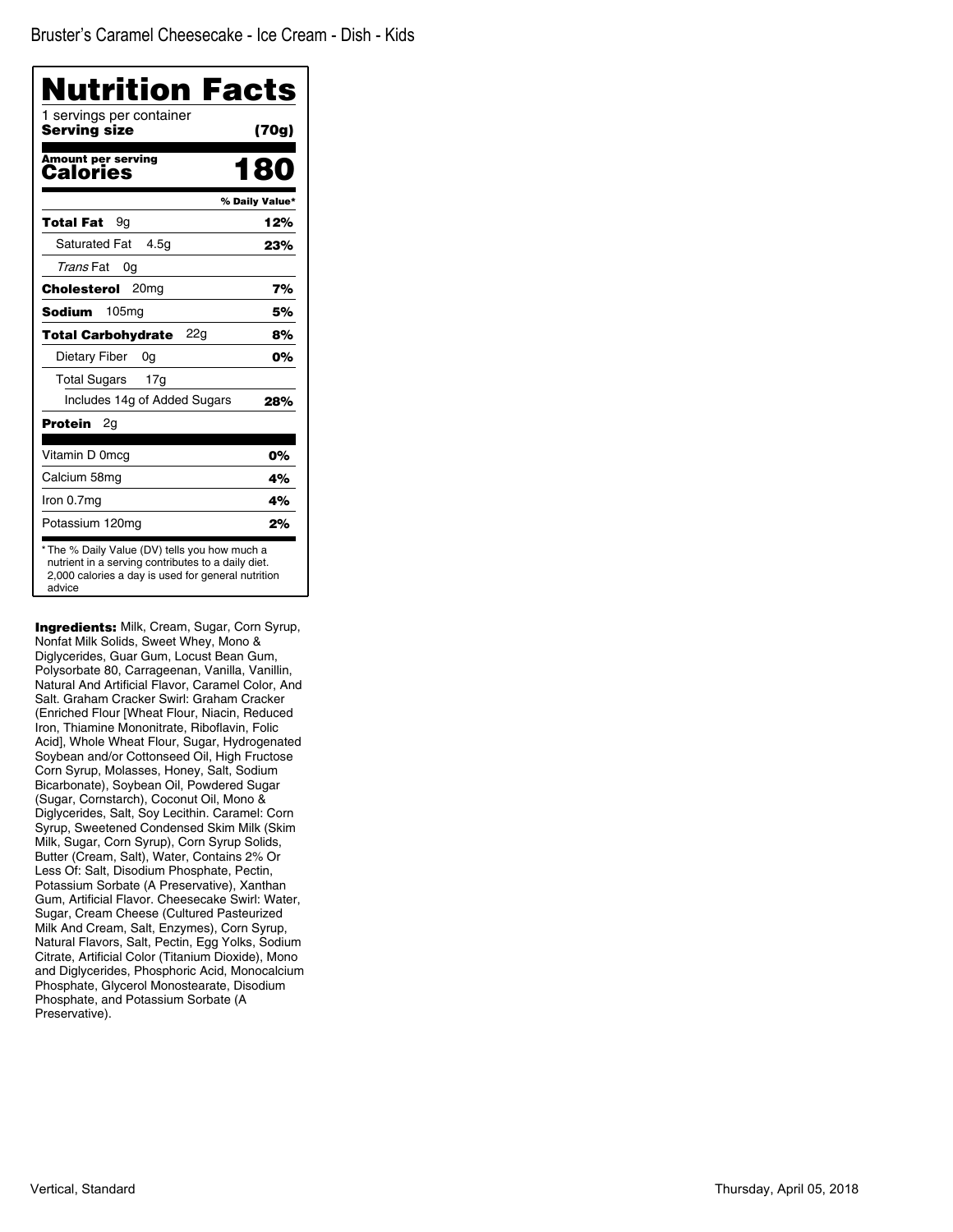| 1 servings per container<br>Serving size | (140g)         |
|------------------------------------------|----------------|
| <b>Amount per serving</b><br>Calories    | 370            |
|                                          | % Daily Value* |
| 19a<br>Total Fat                         | 24%            |
| <b>Saturated Fat</b><br>9g               | 45%            |
| Trans Fat<br>0g                          |                |
| Cholesterol<br>40 <sub>mq</sub>          | 13%            |
| 210mg<br>Sodium                          | 9%             |
| 45a<br><b>Total Carbohydrate</b>         | 16%            |
| Dietary Fiber<br>0g                      | 0%             |
| <b>Total Sugars</b><br>34g               |                |
| Includes 29g of Added Sugars             | 58%            |
| Protein<br>4q                            |                |
| Vitamin D 0mcq                           | 0%             |
| Calcium 120mg                            | 10%            |
| Iron 1.4mg                               | 8%             |
| Potassium 240mg                          | 6%             |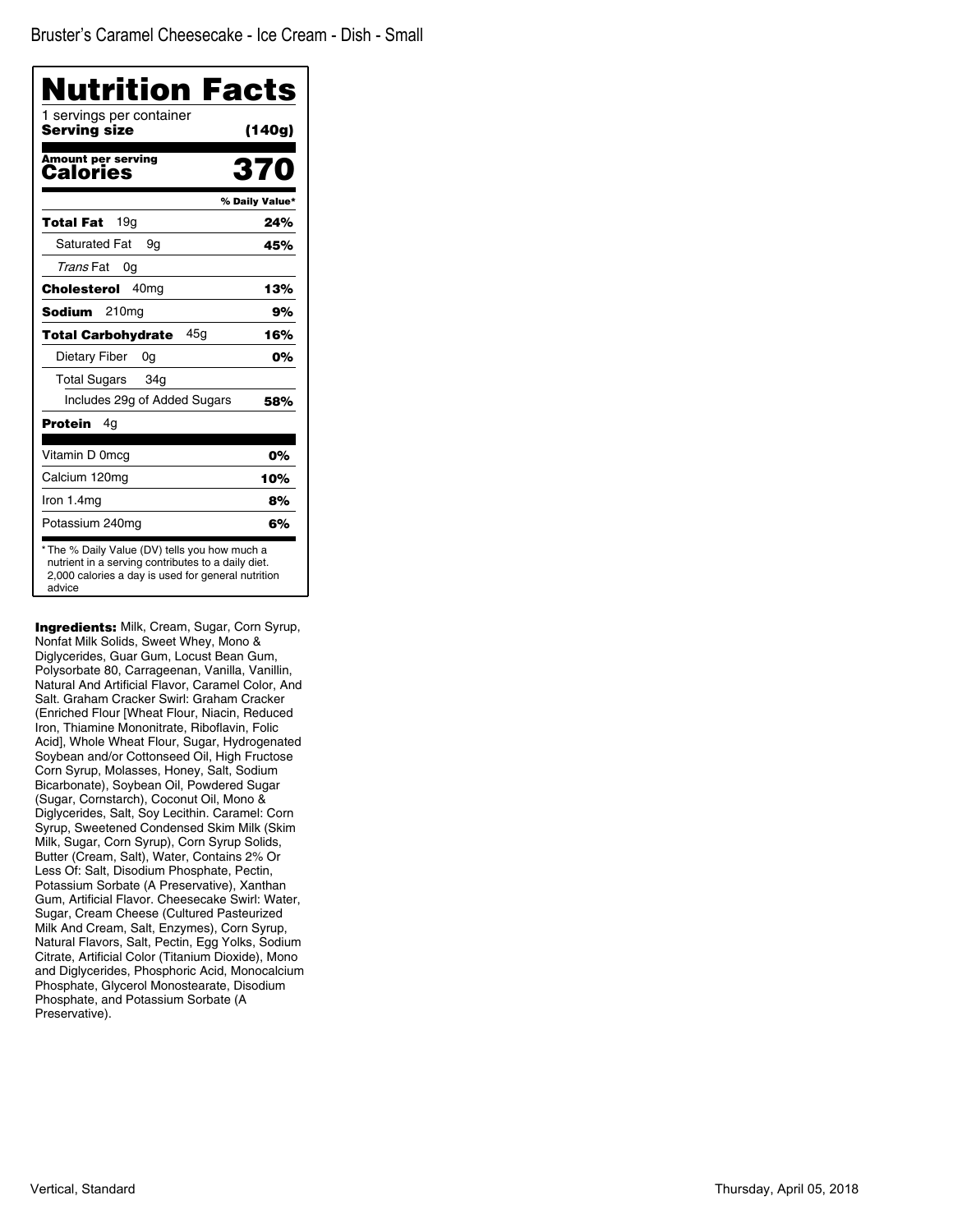| Nutrition Facts<br>1 servings per container<br>Serving size | (210g)         |
|-------------------------------------------------------------|----------------|
| <b>Amount per serving</b><br>Calories                       | 550            |
|                                                             | % Daily Value* |
| 28a<br>Total Fat                                            | 36%            |
| <b>Saturated Fat</b><br>13q                                 | 65%            |
| Trans Fat<br>0g                                             |                |
| 60 <sub>mg</sub><br>Cholesterol                             | 20%            |
| Sodium<br>320 <sub>mg</sub>                                 | 14%            |
| 67g<br><b>Total Carbohydrate</b>                            | 24%            |
| Dietary Fiber<br>0a                                         | 0%             |
| <b>Total Sugars</b><br>51g                                  |                |
| Includes 43g of Added Sugars                                | 86%            |
| Protein<br>6g                                               |                |
| Vitamin D 0mcg                                              | 0%             |
| Calcium 180mg                                               | 15%            |
| Iron 2mg                                                    | 10%            |
| Potassium 360mg                                             | 8%             |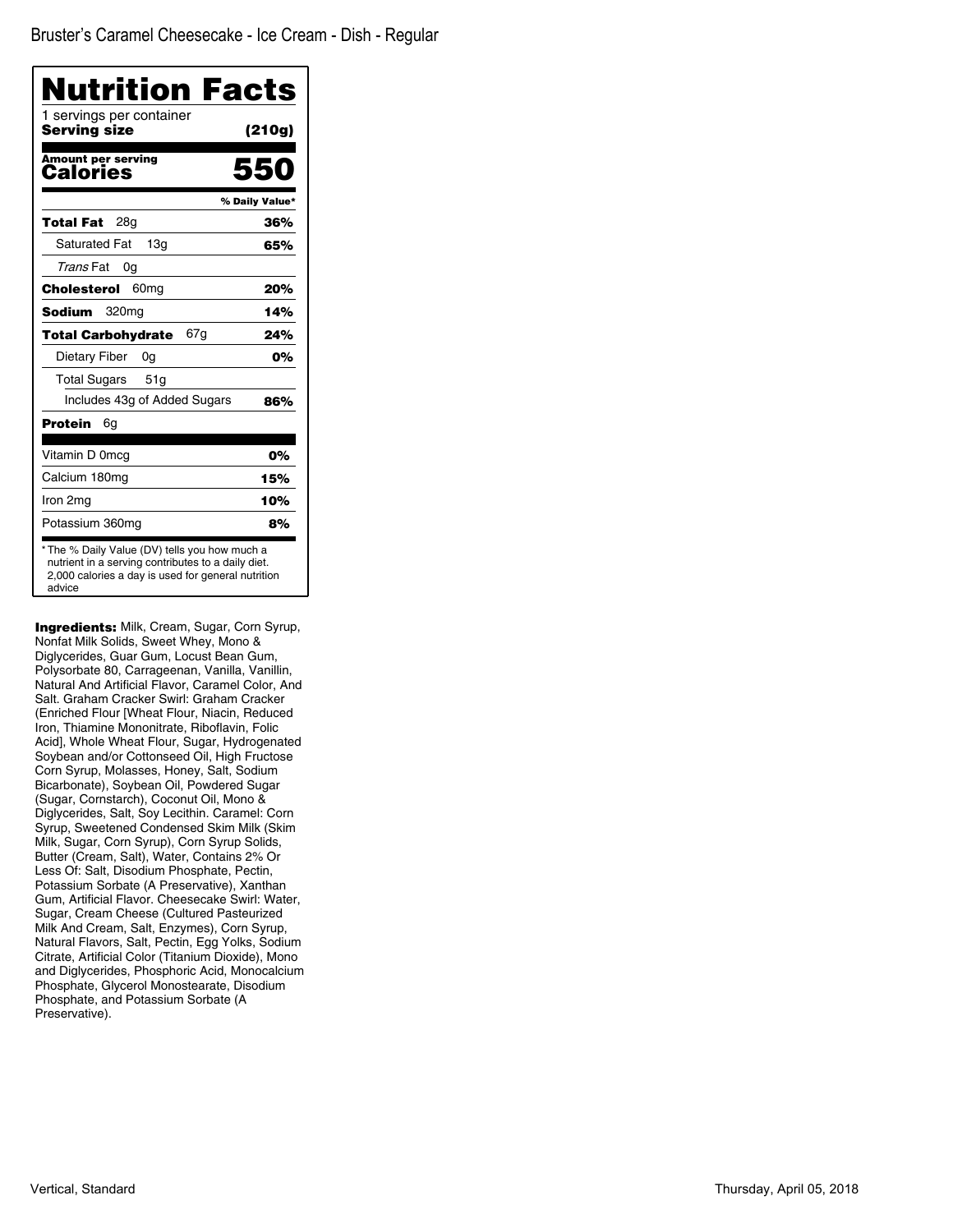| Nutrition Facts<br>1 servings per container<br>Serving size | (280g)         |
|-------------------------------------------------------------|----------------|
|                                                             |                |
| <b>Amount per serving</b><br>Calories                       | 730            |
|                                                             | % Daily Value* |
| 38 <sub>q</sub><br>Total Fat                                | 49%            |
| <b>Saturated Fat</b><br>18a                                 | 90%            |
| Trans Fat<br>0g                                             |                |
| Cholesterol<br>80 <sub>mq</sub>                             | 27%            |
| Sodium<br>420 <sub>mg</sub>                                 | 18%            |
| 90g<br><b>Total Carbohydrate</b>                            | 33%            |
| Dietary Fiber<br>0g                                         | 0%             |
| <b>Total Sugars</b><br>68a                                  |                |
| Includes 57g of Added Sugars                                | 114%           |
| Protein<br>7g                                               |                |
| Vitamin D 0mcg                                              | 2%             |
| Calcium 240mg                                               | 20%            |
| Iron 3mg                                                    | 15%            |
| Potassium 480mg                                             | 10%            |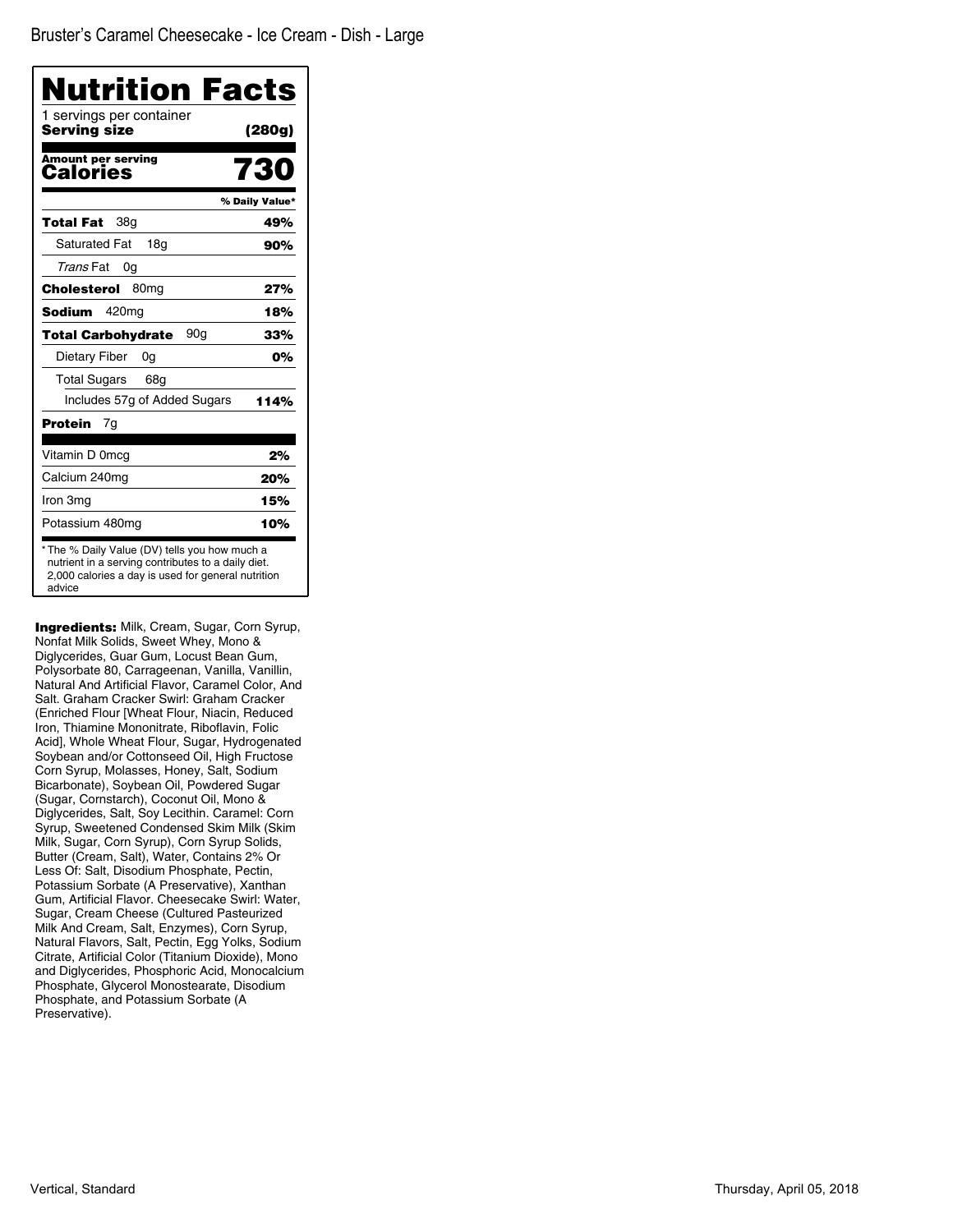| 1 servings per container<br>Serving size | (83g)          |
|------------------------------------------|----------------|
| <b>Amount per serving</b><br>Calories    |                |
|                                          | % Daily Value* |
| 10 <sub>q</sub><br>Total Fat             | 13%            |
| <b>Saturated Fat</b><br>4.5q             | 23%            |
| Trans Fat<br>0g                          |                |
| 20 <sub>mq</sub><br>Cholesterol          | 7%             |
| Sodium<br>125mg                          | 5%             |
| 34a<br><b>Total Carbohydrate</b>         | 12%            |
| Dietary Fiber<br>0g                      | 0%             |
| <b>Total Sugars</b><br>20 <sub>g</sub>   |                |
| Includes 17g of Added Sugars             | 34%            |
| Protein<br>2g                            |                |
| Vitamin D 0mcg                           | 0%             |
| Calcium 80mg                             | 6%             |
| Iron 1mg                                 | 6%             |
| Potassium 130mg                          | 2%             |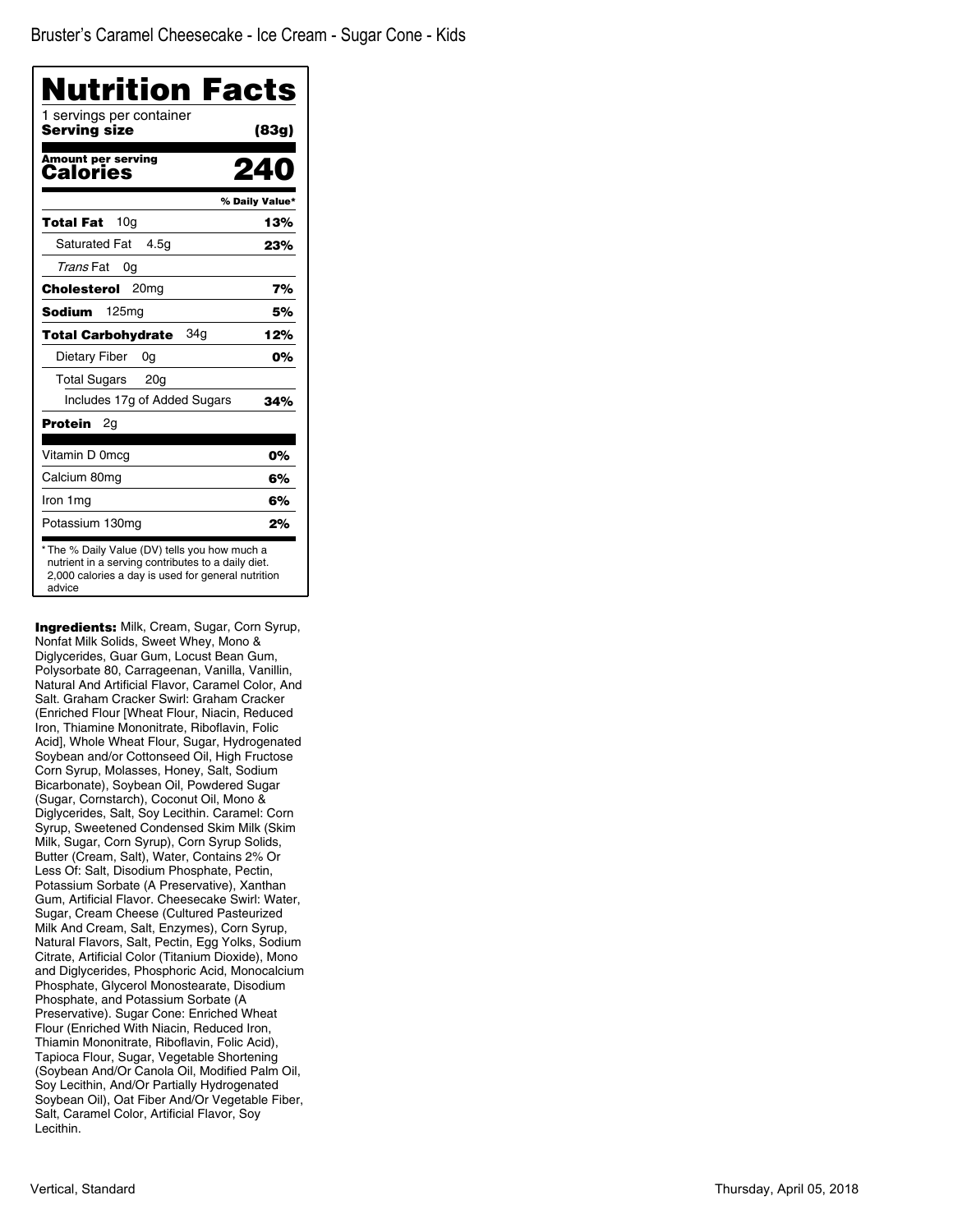| Nutrition Facts                                                                                                                                                     |                |
|---------------------------------------------------------------------------------------------------------------------------------------------------------------------|----------------|
| 1 servings per container<br>Serving size                                                                                                                            | (153g)         |
| <b>Amount per serving</b><br>Calories                                                                                                                               | 420            |
|                                                                                                                                                                     | % Daily Value* |
| 19a<br><b>Total Fat</b>                                                                                                                                             | 24%            |
| <b>Saturated Fat</b><br>9g                                                                                                                                          | 45%            |
| Trans Fat<br>0g                                                                                                                                                     |                |
| 40 <sub>mg</sub><br>Cholesterol                                                                                                                                     | 13%            |
| Sodium<br>230 <sub>mg</sub>                                                                                                                                         | 10%            |
| 57g<br><b>Total Carbohydrate</b>                                                                                                                                    | 21%            |
| Dietary Fiber<br>0g                                                                                                                                                 | 0%             |
| <b>Total Sugars</b><br>37 <sub>g</sub>                                                                                                                              |                |
| Includes 32g of Added Sugars                                                                                                                                        | 64%            |
| Protein<br>4g                                                                                                                                                       |                |
| Vitamin D 0mcg                                                                                                                                                      | 0%             |
| Calcium 140mg                                                                                                                                                       | 10%            |
| Iron 1.4mg                                                                                                                                                          | 8%             |
| Potassium 250mg                                                                                                                                                     | 6%             |
| * The % Daily Value (DV) tells you how much a<br>nutrient in a serving contributes to a daily diet.<br>2,000 calories a day is used for general nutrition<br>advice |                |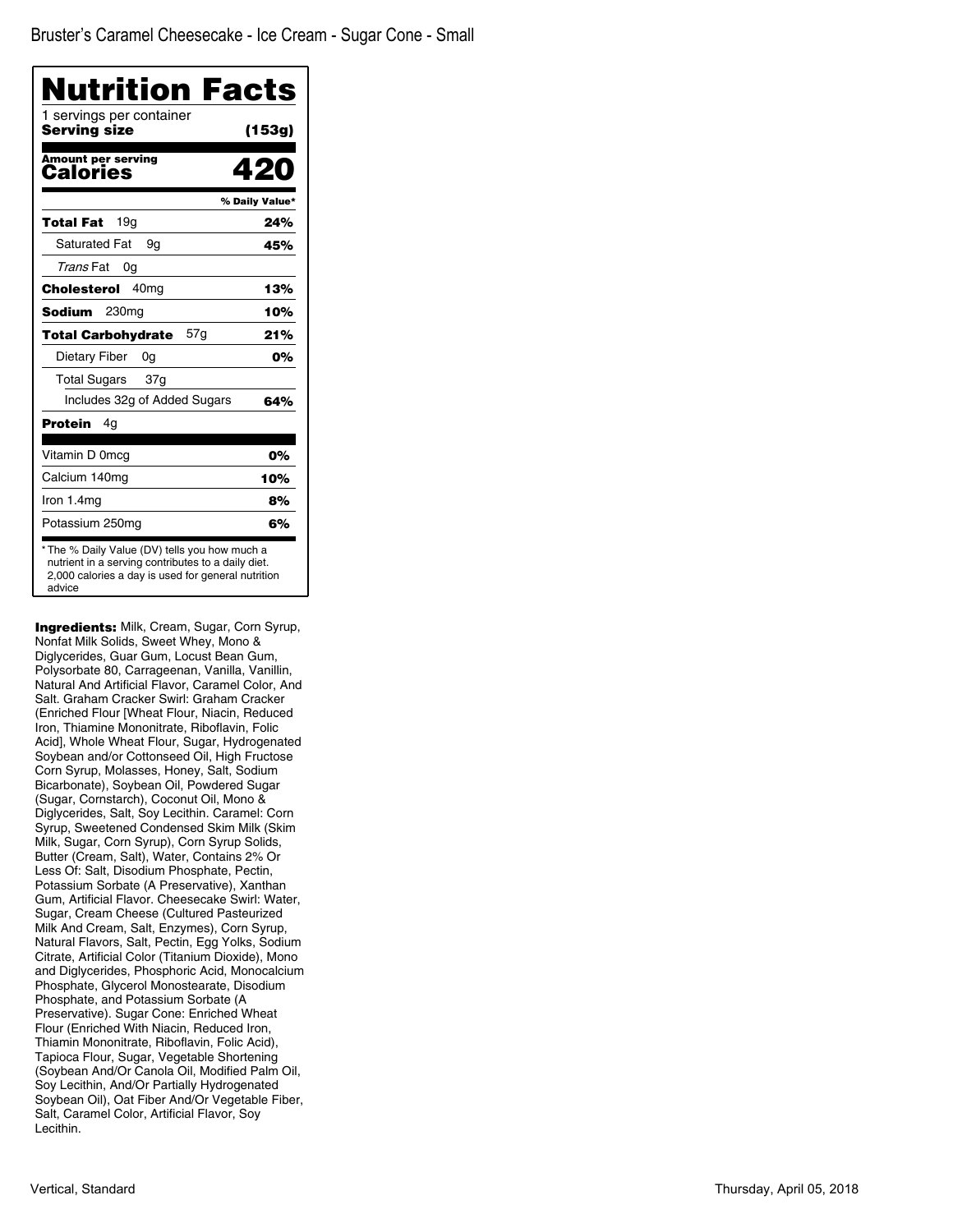| 1 servings per container<br>Serving size | Nutrition Facts<br>(223g) |
|------------------------------------------|---------------------------|
| <b>Amount per serving</b>                |                           |
| Calories                                 | RNN                       |
|                                          | % Daily Value*            |
| 29a<br>Total Fat                         | 37%                       |
| <b>Saturated Fat</b><br>13 <sub>q</sub>  | 65%                       |
| Trans Fat<br>0g                          |                           |
| Cholesterol<br>60 <sub>mg</sub>          | 20%                       |
| Sodium<br>340mg                          | 15%                       |
| 79g<br><b>Total Carbohydrate</b>         | 29%                       |
| Dietary Fiber<br>0g                      | 0%                        |
| <b>Total Sugars</b><br>54 <sub>g</sub>   |                           |
| Includes 46g of Added Sugars             | 92%                       |
| Protein<br>6q                            |                           |
| Vitamin D 0mcq                           | 0%                        |
| Calcium 190mg                            | 15%                       |
| Iron 2mg                                 | 10%                       |
| Potassium 370mg                          | 8%                        |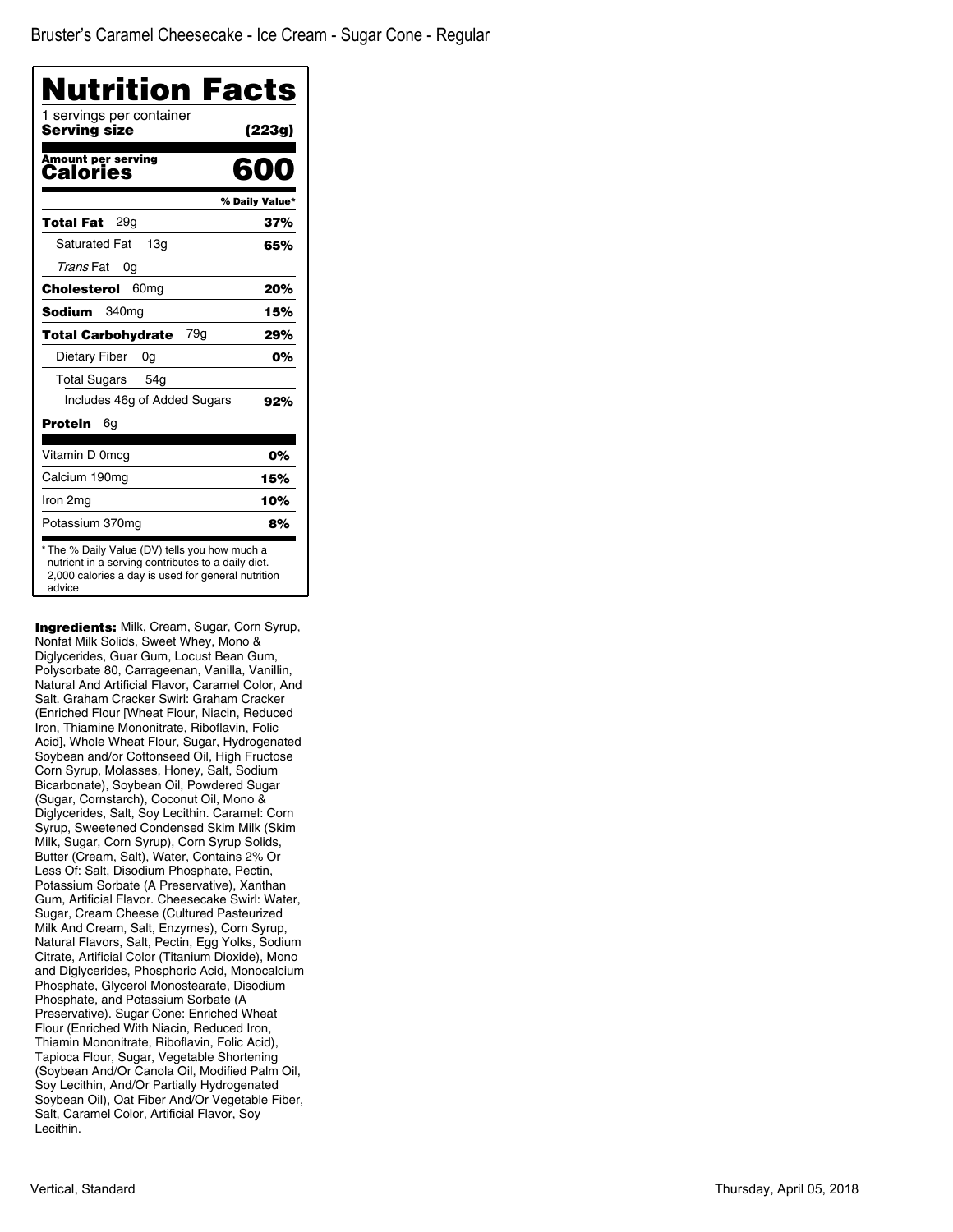| Nutrition Facts<br>1 servings per container |                |
|---------------------------------------------|----------------|
| Serving size                                | (293g)         |
| <b>Amount per serving</b><br>Calories       | 780            |
|                                             | % Daily Value* |
| 38g<br>Total Fat                            | 49%            |
| <b>Saturated Fat</b><br>18a                 | 90%            |
| Trans Fat<br>0g                             |                |
| Cholesterol<br>80 <sub>mq</sub>             | 27%            |
| 440ma<br><b>Sodium</b>                      | 19%            |
| 102g<br><b>Total Carbohydrate</b>           | 37%            |
| Dietary Fiber<br>0g                         | 0%             |
| <b>Total Sugars</b><br>71g                  |                |
| Includes 60g of Added Sugars                | 120%           |
| Protein<br>8g                               |                |
| Vitamin D 0mcg                              | 2%             |
| Calcium 250mg                               | 20%            |
| Iron 3mg                                    | 15%            |
| Potassium 480mg                             | 10%            |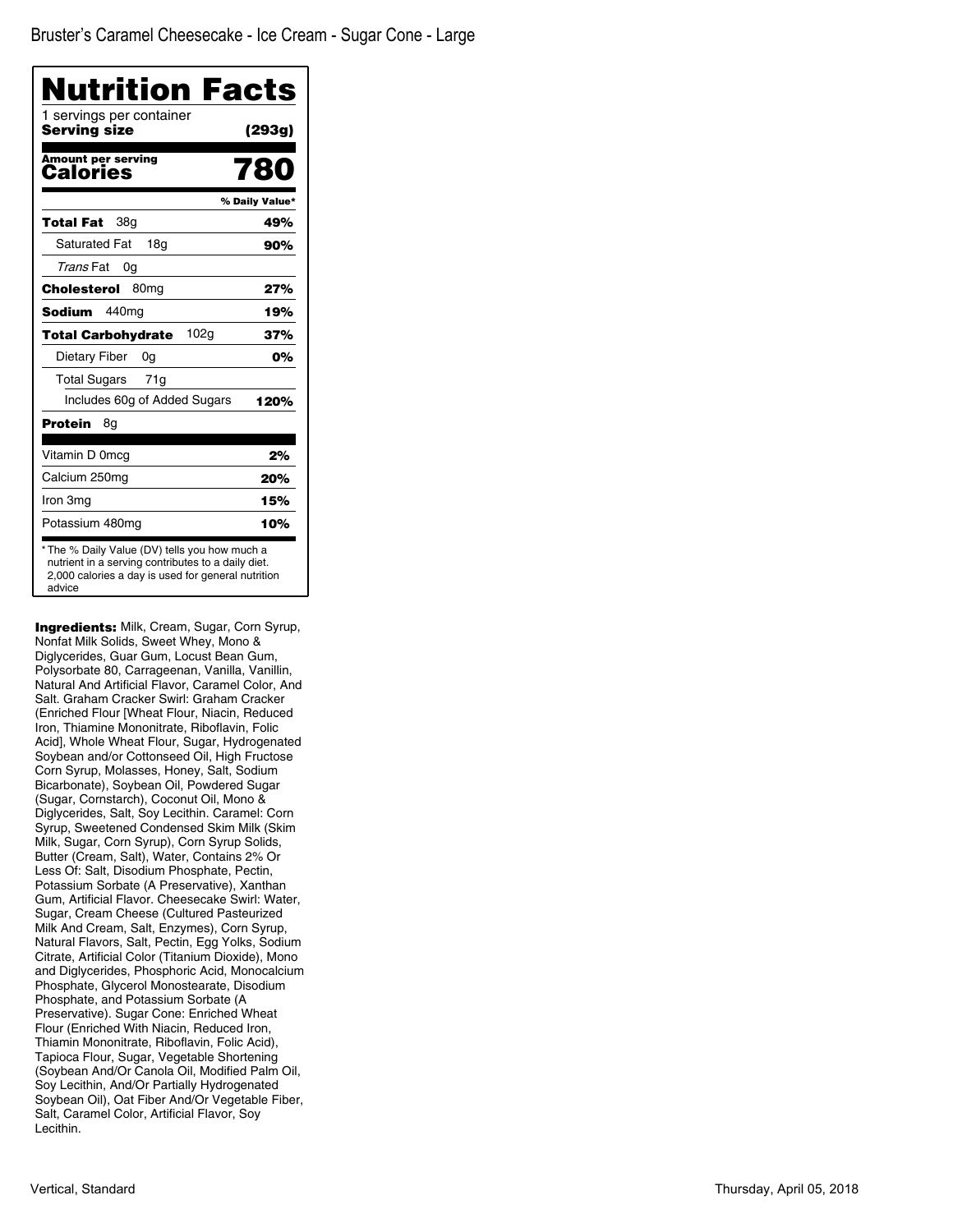| <b>Nutrition Facts</b><br>1 servings per container |                |
|----------------------------------------------------|----------------|
| Serving size                                       | (170g)         |
| <b>Amount per serving</b><br>Calories              | 49             |
|                                                    | % Daily Value* |
| 22g<br>Total Fat                                   | 28%            |
| <b>Saturated Fat</b><br>10 <sub>q</sub>            | 50%            |
| Trans Fat<br>0g                                    |                |
| 45 <sub>mg</sub><br>Cholesterol                    | 15%            |
| Sodium<br>210 <sub>mg</sub>                        | 9%             |
| 68g<br><b>Total Carbohydrate</b>                   | 25%            |
| Dietary Fiber<br>0g                                | 0%             |
| <b>Total Sugars</b><br>44a                         |                |
| Includes 29g of Added Sugars                       | 58%            |
| Protein<br>5g                                      |                |
| Vitamin D 0mcg                                     | 0%             |
| Calcium 120mg                                      | 10%            |
| Iron 2mg                                           | 10%            |
| Potassium 230mg                                    | 4%             |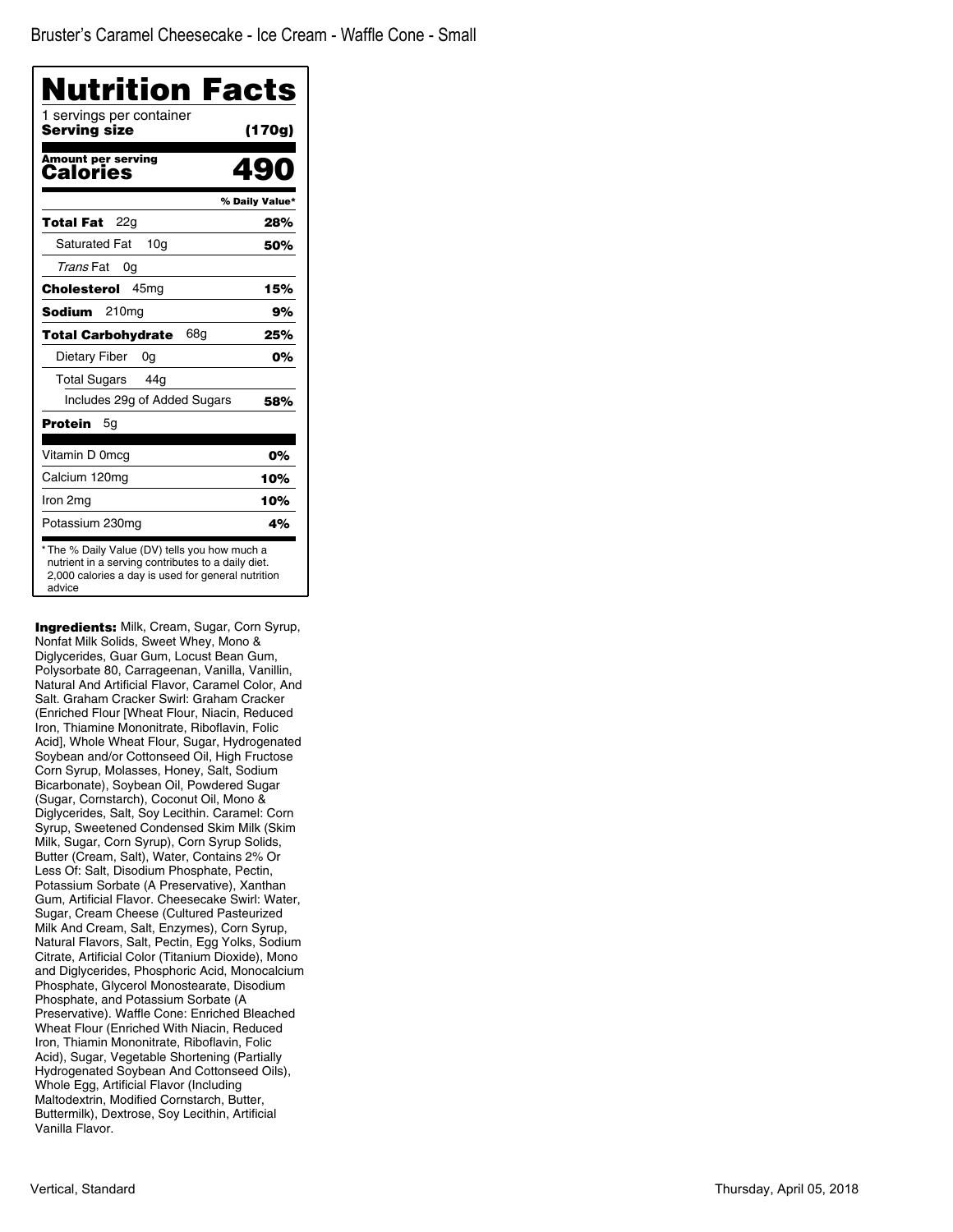| 1 servings per container<br>Serving size     | (240g)         |
|----------------------------------------------|----------------|
| <b>Amount per serving</b><br>Calories        | 670            |
|                                              | % Daily Value* |
| 32g<br>Total Fat                             | 41%            |
| <b>Saturated Fat</b><br>14a                  | 70%            |
| Trans Fat<br>0g                              |                |
| Cholesterol<br>65 <sub>mg</sub>              | 22%            |
| Sodium<br>320 <sub>mg</sub>                  | 14%            |
| 90 <sub>q</sub><br><b>Total Carbohydrate</b> | 33%            |
| Dietary Fiber<br>0g                          | 0%             |
| <b>Total Sugars</b><br>62 <sub>q</sub>       |                |
| Includes 43g of Added Sugars                 | 86%            |
| Protein<br>7g                                |                |
| Vitamin D 0mcq                               | 0%             |
| Calcium 180mg                                | 15%            |
| Iron 3mg                                     | 15%            |
| Potassium 350mg                              | 8%             |